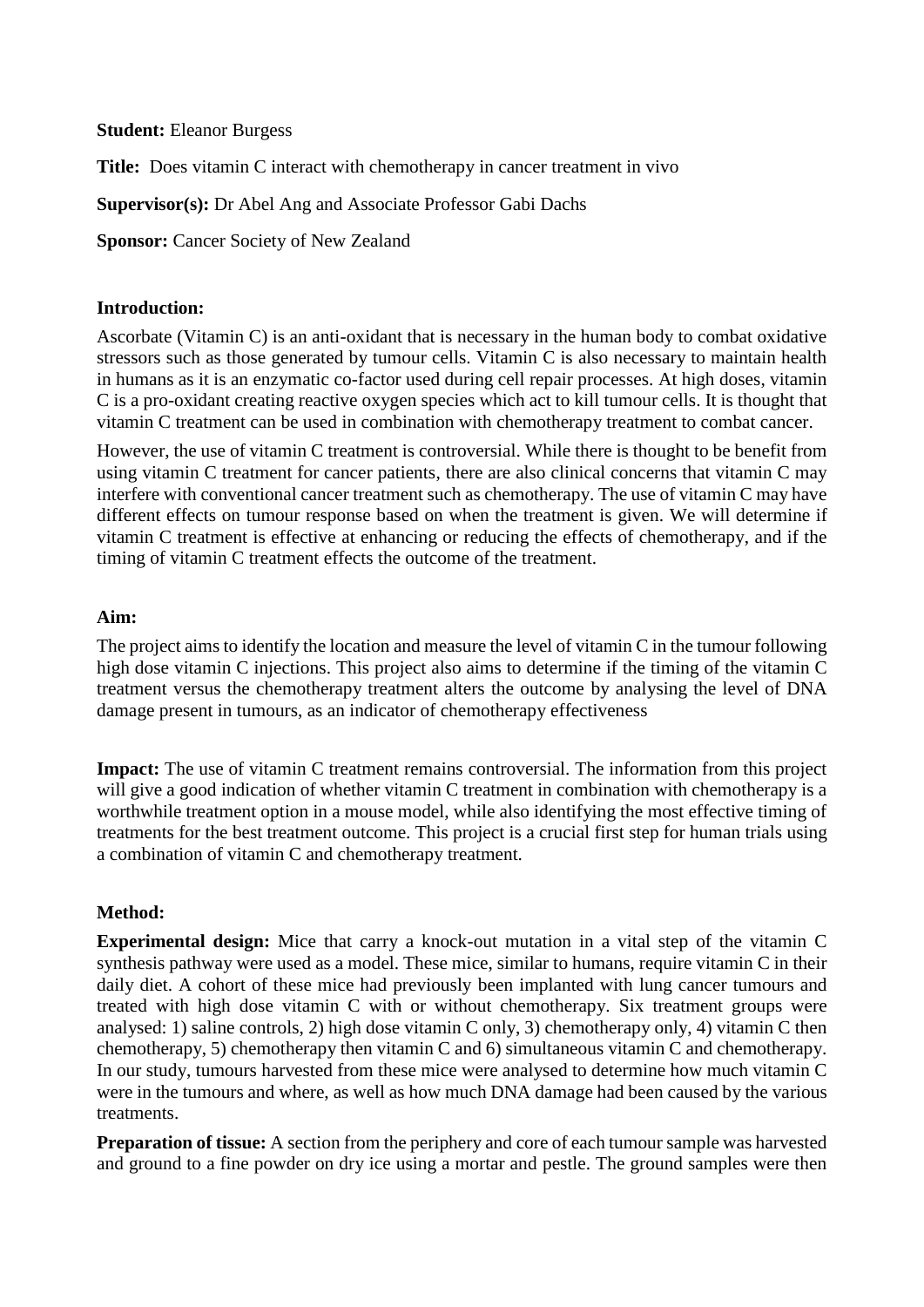mixed with phosphate buffer and prepared for vitamin C analysis (high performance liquid chromatography, HPLC assay) and protein analysis (Western blot).

**Ascorbate analysis:** HPLC was used to measure the concentration of vitamin C present in the samples. Core and periphery sample vitamin C concentrations were compared as well as vitamin C concentrations between the treatment groups.

**Protein analysis: Protein** samples from the tumour periphery (10 µg of protein) were separated by electrophoresis, blotted onto membranes and detected for specific proteins using antibodies: The  $\beta$ -actin protein served as a housekeeping control, and  $\gamma$ H2AX as an indicator of DNA damage. The relative amount of  $\gamma$ H2AX to  $\beta$ -actin indicates how much  $\gamma$ H2AX is present in the tumour indicating the extent of DNA damage.

### **Results:**

The periphery contained several fold more vitamin C than the core of the tumours (Figure 1). This is likely due to the fact that many tumours have a necrotic core. The levels of vitamin C in the periphery of the tumours varied between the treatment groups, and there were large variations between individual tumours in the chemotherapy and combination groups. We expected to see increased levels of vitamin C in all tumours treated with high dose vitamin C, but only a small increase in the vitamin C treated vs saline treated tumours was evident.

A proportion of all tumours, regardless of treatment, showed signs of DNA damage according to relative  $\gamma$ H2AX levels (Figure 2). Chemotherapy treated tumours, either chemotherapy alone or in combination with vitamin C, tended to have more DNA damage than tumours treated with vitamin C alone or the saline-treated control tumours.



Figure 1: Vitamin C (ascorbate) levels were higher in the periphery than the core of the mouse tumours.



Figure 2: DNA damage, according to  $\gamma$ H2AX levels in tumour tissue, varied between treatment groups.

#### **Conclusion:**

Vitamin C concentrations were highest in the periphery of the tumours, but did not increase markedly following high dose vitamin C injections. The reasons for this unexpected result are being investigated. DNA damage, as an indicator for tumour cell death, varied between treatment groups